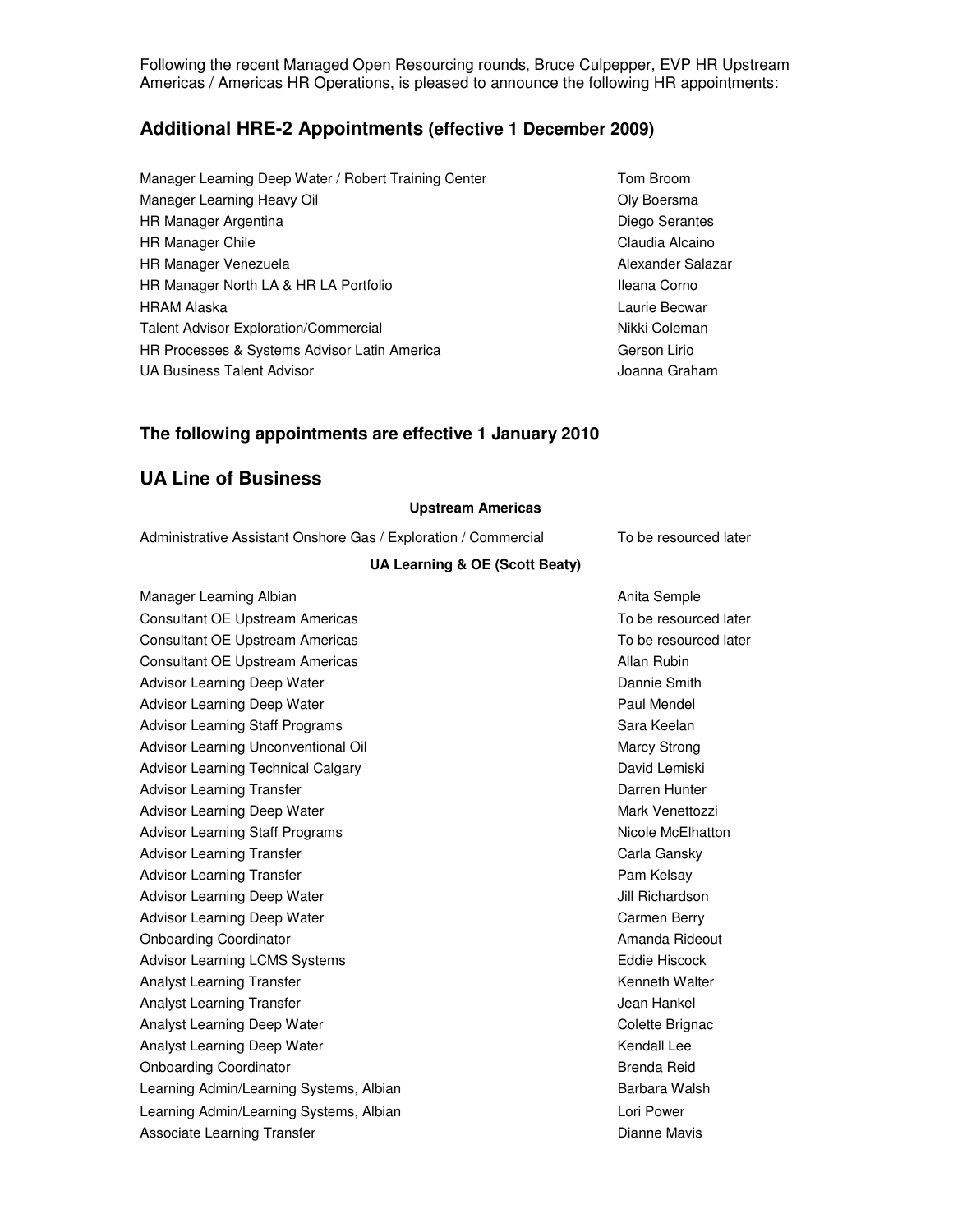Associate Learning Deep Water Gwen Purvis Gwen Purvis Onboarding Coordinator **Marjorie Cook** Marjorie Cook Learning Administration/Learning Systems Albian Natasha Alyward Associate Learning Transfer Susan Hansen Susan Hansen Administrative Assistant **Vetta Campbell** 

## **UA Talent & Development & US D&I (Francene Young)**

| EO Investigator                         | Deborah Wilkins       |
|-----------------------------------------|-----------------------|
| SD/DO Specialist                        | Donovan Casanave      |
| WDI Lead                                | To be resourced later |
| <b>US Diversity Consultant</b>          | John Murphy           |
| <b>US Diversity Consultant</b>          | Carla Guglielmino     |
| SD/DO Specialist                        | To be resourced later |
| <b>WDI Specialist</b>                   | Evette Torres         |
| Non-Tech Workforce Specialist           | To be resourced later |
| Affirmative Action Plan Analyst         | Karen Moore           |
| EO/AA Data Specialist                   | Carolyn Brock         |
| SD Coordinator/Administrative Assistant | Shebra Sutherland     |
|                                         |                       |

## **UA HR Policy, Processes & Systems (Shawn Cotton)**

| HR Analyst Reporting & MI |  |
|---------------------------|--|
| HR Analyst Reporting & MI |  |
| <b>HR Analyst PPS</b>     |  |

# Lori Nicholas Andrea McDade her allyst PPS and the set of the set of the set of the set of the Anna-Grace Lair

# **US HR Operations**

## **HR US Operations ER/IR (Cheryl Greenwood)**

| <b>ER Advisor</b>        |  |  |  |  | Steven France   |  |
|--------------------------|--|--|--|--|-----------------|--|
| Administrative Assistant |  |  |  |  | Claudia Aguilar |  |
|                          |  |  |  |  |                 |  |

## **HR US Operations DS Commercial, Supply & Distribution (Jan Steinmetz)**

| HR Manager Lubricants - Sales & Marketing/Jiffy Lube | Brandi Khoury            |
|------------------------------------------------------|--------------------------|
| HR Manager Supply & Distribution                     | Gary Vaughan             |
| <b>HRAM DS 1/GSAP Retrofit</b>                       | Kelly Green              |
| <b>HRAM PQS Integration/Legacy Projects</b>          | <b>Gail Barrows</b>      |
| HR Manager/HRAM Lubes - Supply Chain                 | Miki Wilson              |
| <b>HRAM Chemicals/B2B</b>                            | <b>Terrence Fletcher</b> |
| <b>HRAM West Field</b>                               | <b>Jared Sears</b>       |
| <b>HRAM Retail</b>                                   | Dana Croft               |
| <b>HRAM Supply</b>                                   | Claudia Jenkins          |
| <b>HRAM Jiffy Lube</b>                               | Jason Rabalais           |
| <b>HRAM Lubes B2B/B2C Sales</b>                      | <b>Todd Leonard</b>      |
| <b>HRAM Marketing/Car Care National Accounts</b>     | Christopher Duke         |
| <b>HRAM Central Field</b>                            | <b>Beth Vehige</b>       |
| <b>HRAM Gulf Coast &amp; Southeast Field</b>         | James Myers              |
| <b>HRAM North East Field</b>                         | Colin Mitchell           |
| <b>HRAM Texas Field</b>                              | Karen Blake              |
| <b>HRAM DS 1/GSAP Retrofit</b>                       | David Smith              |
| <b>HRAM Houston Lubes Plant</b>                      | Allyson Zykorie Carter   |
| <b>HRAM Sales Support (CSC)</b>                      | Kia James                |
| HRAM PQS Integration/Legacy Projects                 | Dianne Stramler          |
| <b>HRAM Los Angeles Lubes Plant</b>                  | Valerie Bossow           |
| HR Analyst DS Commercial, Supply & Distribution      | Lisa Pohl                |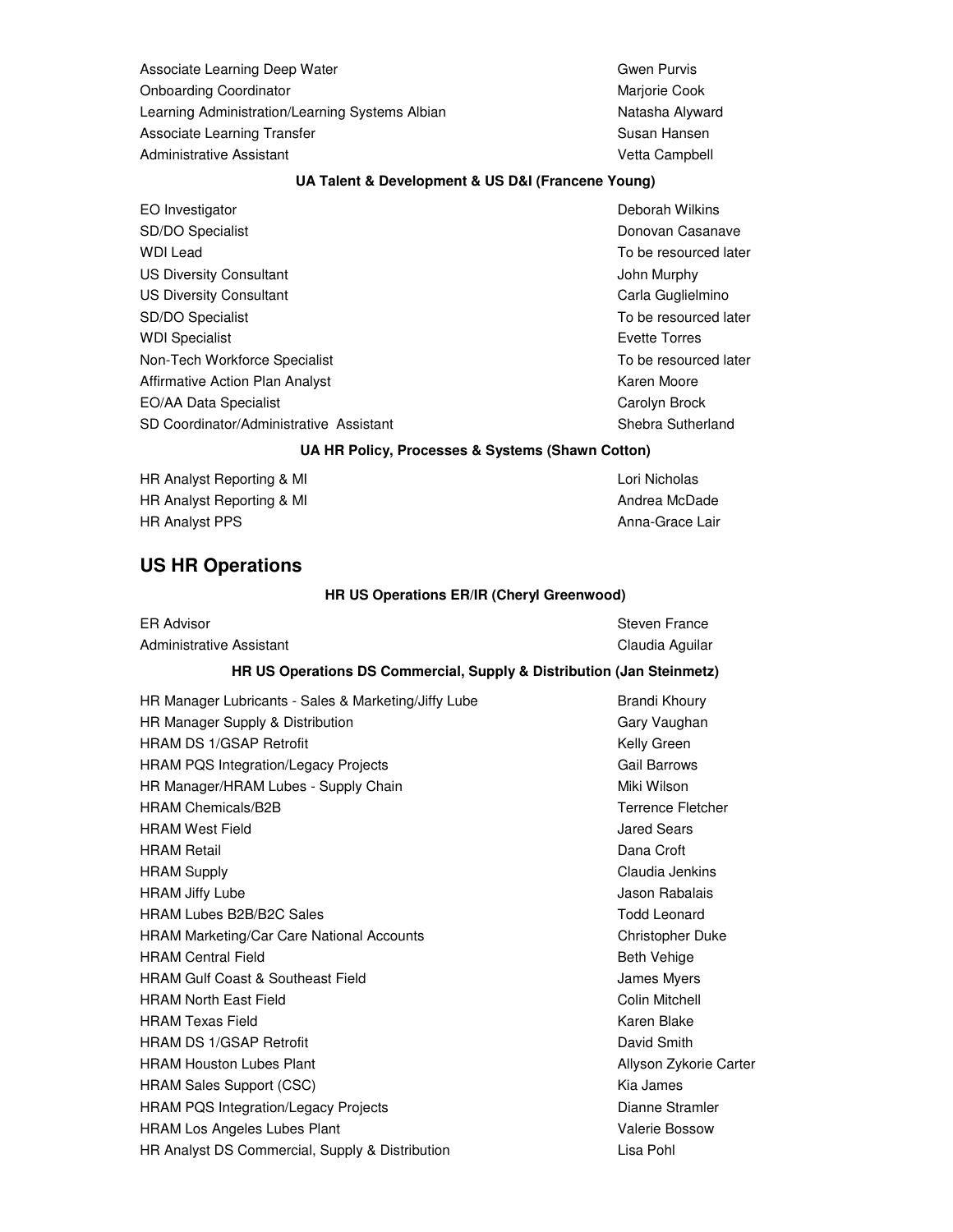HR Analyst DS Commercial, Supply & Distribution Michaelle Priest Michelle Priest HR Analyst DS Commercial Supply & Distribution Christian Christine Layne HR Analyst DS Commercial, Supply & Distribution **Andrew Maynor** Andrew Maynor HR Associate DS Commercial, Supply & Distribution Fundal Ruth Twardowski HR Associate DS Commercial, Supply & Distribution The Manuscript Sesenia Bernard HR Associate DS Commercial, Supply & Distribution Gaill Melton Gail Melton HR Associate DS Commercial, Supply & Distribution Lourdes Pacheconness Racheconness Pacheconness Lourdes Pacheco HR Associate DS Commercial, Supply & Distribution The Cynthia Kinler HR Associate DS Commercial, Supply & Distribution John Gibson HR Associate DS Commercial, Supply & Distribution Gloria Meza HR Associate DS Commercial, Supply & Distribution Jennifer Wilson HR Associate PQS Integration/Legacy Projects The Manuscriptum of the Smith Administrative Assistant/HR Associate Noelle Yalamanchili HR Associate PQS Integration/Legacy Projects **Example 19** Evelyn Lumpkins

#### **US HR Operations Manufacturing (Dave Sauber)**

HR Manager Deer Park Larry Heasley **IR Advisor Deer Park Erica Bryant Erica Bryant** HRAM Deer Park **Elaine Varela** HRAM Deer Park Laura Aguilar HRAM Deer Park Stephanie Finn HRAM Deer Park Patty Strawmyer HRAM Deer Park Katherine Le Denmat Katherine Le Denmat HRAM Deer Park Carolyn Whiteman Carolyn Whiteman HR Analyst Deer Park Ty Shepfer HR Analyst Deer Park Laurie Cross HR Associate Deer Park **Rosie Mendoza Rosie Mendoza Rosie Mendoza** Payroll Associate Deer Park Ann Nguyen and Ann Nguyen Ann Nguyen Payroll Associate Deer Park Marlo Saenz Payroll Associate Deer Park Melissa Philbrick

HR Manager Norco **Jamie Allen** Manager Norco **Jamie Allen IR Advisor Norco** Maria Perez HRAM Norco **Kelly Soudelier Kelly Soudelier Kelly Soudelier** HRAM Norco Randall Cavalier HRAM Norco **Matthew Kline** Matthew Kline **Matthew Kline** HR Analyst Norco **Andrew Pham** Andrew Pham HR Analyst Norco **Adam DeVries** Adam DeVries **Adam DeVries** HR Associate Norco Tammy Troxclair Payroll Associate Norco **Allison McDonald** Payroll Associate Norco **Susie Bivona** Biography Controller Associate Norco Susie Bivona Payroll Associate Norco **Leonard Arcuri Payroll Associate Norco** Leonard Arcuri

HR Manager Port Arthur Lee Poulter and the United States of the United States and Lee Poulter **IR Advisor Port Arthur David Worley Arthur David Worley Arthur David Worley Arthur David Worley Arthur David Worley** HRAM Port Arthur **Network Contract Contract Contract Contract Contract Contract Contract Contract Contract Contract Contract Contract Contract Contract Contract Contract Contract Contract Contract Contract Contract Contrac** HRAM Port Arthur To be resourced later HRAM Port Arthur Shad Stoddard Number 2012 12:30 Number 2012 12:30 Number 2013 12:30 Number 2014 12:30 Number 2014 12:30 Number 2014 12:30 Number 2014 12:30 Number 2014 12:30 Number 2014 12:30 Number 2014 12:30 Number 2014 HR Analyst Port Arthur Casey Warwick HR Associate Port Arthur **Barbara Nickell** Barbara Nickell Payroll Associate Port Arthur Tyrus Floyd Tyrus Floyd Payroll Associate Port Arthur **Contract Shreading** Contract Arthur Janet Shreading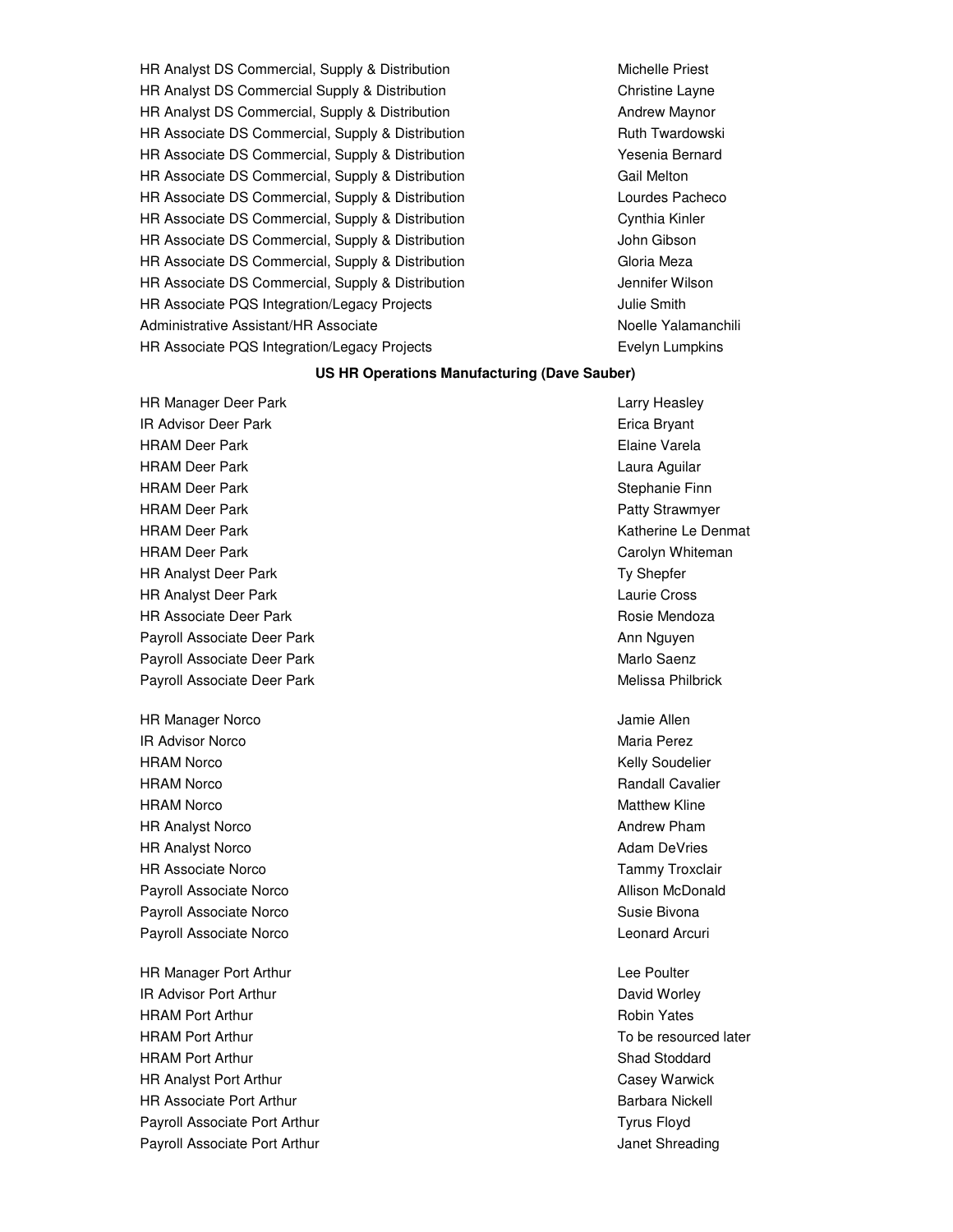Payroll Associate Port Arthur Angela Kemper Payroll Associate Port Arthur **Dennis Morgan** Dennis Morgan Payroll Associate Port Arthur Gail Davis Cail Davis Payroll Associate Port Arthur Carolyn Warrick Carolyn Warrick

HR Manager Convent Alan Buchanan Alan Buchanan Alan Buchanan **IR Advisor Convent Christina Millender** Christina Millender HRAM Convent **Michael Wilson** Michael Wilson HR Analyst Convent Mohammad Alsalamah Mohammad Alsalamah Mohammad Alsalamah Mohammad Alsalamah Mohammad Alsalamah Mohammad Alsalamah Mohammad Alsalamah Mohammad Alsalamah Mohammad Alsalamah Mohammad Alsalamah Mohammad Alsa HR Associate Convent Mexico Convent Mekeelee Thierry

HRAM Port Allen Plant Jennifer Trimble HRAM Geismar Sara Helm Sara Helm Sara Helm Sara Helm Sara Helm Sara Helm Sara Helm Sara Helm Sara Helm Sara Helm HR Analyst Geismar **Angela Pechal** Angela Pechal Angela Pechal HR Associate Geismar Trudy Moran Trudy Moran New York 1989

HR Manager Martinez **Raoul Bollen** Raoul Bollen **IR Advisor Martinez Community Community Community Community Community Community Community Community Community Community Community Community Community Community Community Community Community Community Community Community C** HRAM Catalyst Field West Gary Westwater HRAM Martinez Christina Jones HRAM Martinez **Example 2** and the state of the state of the state of the Erica Hartman HR Analyst Martinez **Shari Lebaron** Shari LeBaron HR Analyst Martinez **Rachel Peskowitz Rachel Peskowitz Rachel Peskowitz Rachel Peskowitz** HR Associate Catalysts Azusa, CA Tomas Lozano HR Associate Martinez **Annually Anne Randall** Anne Randall HR Associate Catalysts Pittsburg, CA **Pandora Tanabe** Pandora Tanabe

HR Manager Puget Sound **Jaunty Rutter Jaunty Rutter** HRAM Puget Sound **Patty Lynam** Patty Lynam Patty Lynam HRAM Puget Sound Sabrina Wolfe Engine Sabrina Wolfe Sabrina Wolfe Sabrina Wolfe Sabrina Wolfe Sabrina Wolfe Sabrina Wolfe Sabrina Wolfe Sabrina Wolfe Sabrina Wolfe Sabrina Wolfe Sabrina Sabrina Wolfe Sabrina Sabrina Sabrin HR Analyst Puget Sound **Robert Guerrini** Robert Guerrini **HR Associate Puget Sound Community Community Community Community Community Community Community Community Community** Payroll Associate Puget Sound **Kelly Australian Controller Australian** Kelly Aus

HR Manager ME&S / Projects **Rick Young** Rick Young

HR Manager Mobile **Connie Boswell** 

HRAM Catalysts Field Central and East Colleen Colleen Clayton HR Associate Catalysts Michigan City **Lisa Morlanges Contains Containers** Lisa Morlan

HR Manager Geismar **Beliota Paradical Paradical Paradical Paradical Paradical Paradical Paradical Paradical Paradical Paradical Paradical Paradical Paradical Paradical Paradical Paradical Paradical Paradical Paradical Para** 

#### **US HR Operations Global Functions (Simone Haygood)**

HRAM SOC Controller, Central Finance & Audit, Tax Eshelle Young HRAM Corporate **Juan Garcia** And The Juan Garcia And The Juan Garcia HRAM DS Controllers **Jennifer Tarrant** HRAM DS Finance CBD Sandra Tollefsen HRAM DS IT BAM Laura Fifolt HRAM DS IT Other **Bryan White** Bryan White HRAM Legal **Stephan Mason** Stephan Mason **Stephan Mason** HRAM SITI (Information Center & CBD) Joscelyn Darby HR Analyst CP **Amanda** Johnson **CP** Amanda Johnson **Amanda** Johnson HRAM HR
BERT AND THE DAVID CONTROL TO A LIFE OF THE DAVID LIVELY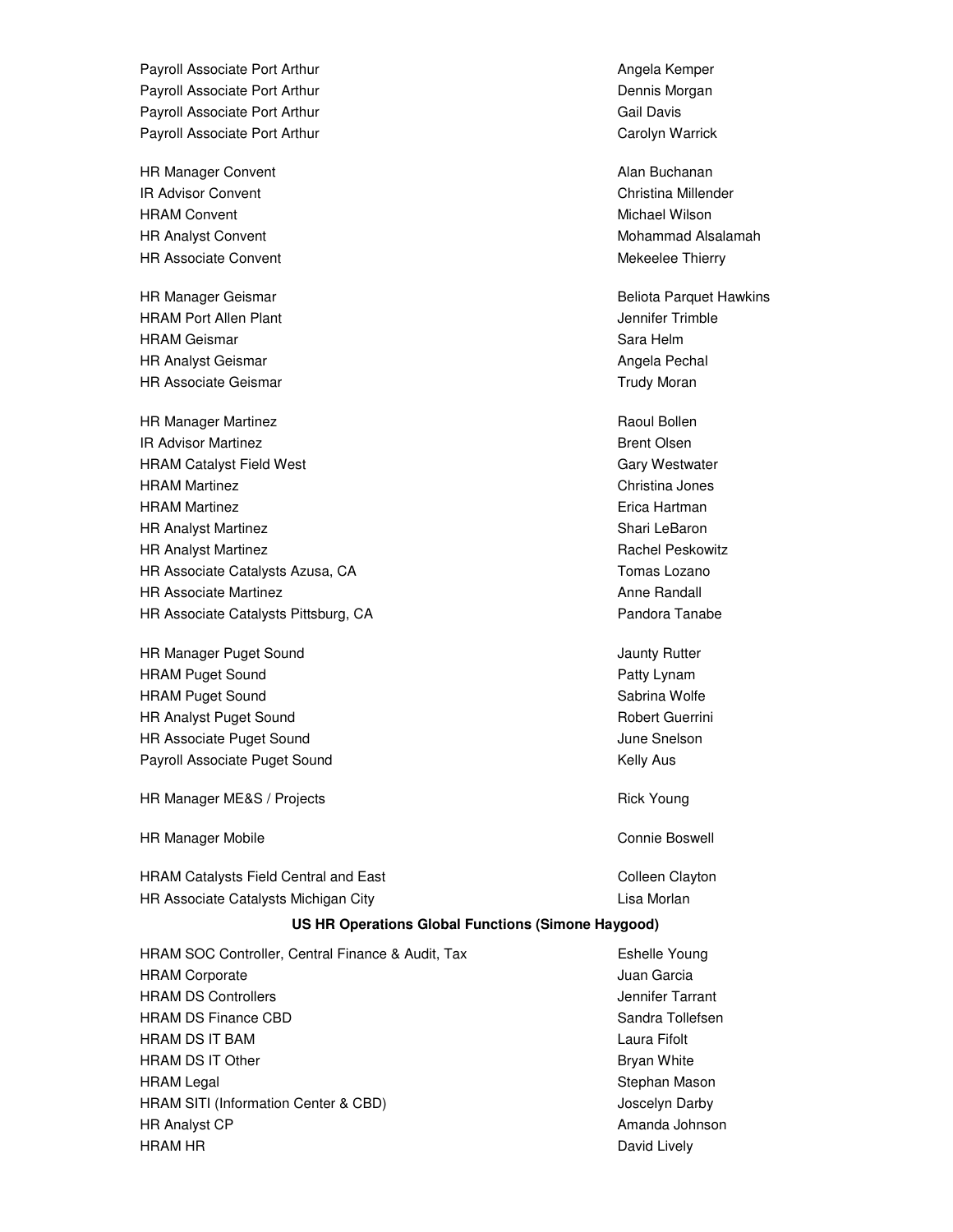| <b>HRAM Real Estate &amp; Shell Aircraft</b> |  |
|----------------------------------------------|--|
| <b>HR Analyst Global Functions</b>           |  |
| <b>HR Analyst Global Functions</b>           |  |
| <b>HR Analyst Global Functions</b>           |  |
| <b>HR Analyst Global Functions</b>           |  |
| <b>HR Associate Global Functions</b>         |  |
| <b>HR Associate Global Functions</b>         |  |
| <b>HR Associate Global Functions</b>         |  |
| <b>HR Associate Global Functions</b>         |  |
| <b>HR Associate Global Functions</b>         |  |
|                                              |  |

Janet Sanchez Mary Snyder **Caitlin Poore Courtney Scott** Emily Jones Debra McGregor Pearl Vela-Nieto **Rita Williams** Sonia Rodriguez Maria Guerrero

## **US HR Operations Projects & Technology (David E. Williams)**

HRAM Bellaire **Kerri Frannea** HRAM Catalysts Houston **Jamie Kieffer** HRAM Global Solutions DS Cherrie Guilfo HRAM Innovation & Research **Example 2018** Erin Verdon HRAM Projects & Engineering Services Samantha Bowe Samantha Bowe HRAM Projects Tahita Doyle HR Analyst Projects & Technology **Alana Swords** Alana Swords HR Analyst Projects & Technology **Faisal Khan** HR Associate Projects & Technology **Rose Johnson** Rose Johnson HR Associate Projects & Technology **Kimberlie Zeller** Kimberlie Zeller HR Associate Projects & Technology **Amy Brothers** Amy Brothers HR Associate Projects & Technology **Ingrid Hooper** Ingrid Hooper

#### **US HR Operations Trading (Dashuri Aliko)**

HRAM Oil/GP Trading and Shipping Hector Castillo Hector Castillo HRAM San Diego Teri Olmen and Teri Olmen and Teri Olmen and Teri Olmen and Teri Olmen and Teri Olmen and Teri HRAM Finance **Andrew Phung** Andrew Phung HRAM IT and Legal **Alyssa Snider** Alyssa Snider HRAM Barbados Pamela Jones-Thomas HR Analyst Trading The Communication of the Communication of the Jannica Northerns Jannica Northerns HR Associate Trading **Cheryl Smith** Cheryl Smith HR Associate Trading **Elena Nallie** HR Associate Barbados **Julie Turney Julie Turney Julie Turney** 

#### **US HR Operations UA Louisiana (Fred Whipple)**

| <b>HRAM Development Assets</b>                          | <b>Reginald Sexton</b>  |
|---------------------------------------------------------|-------------------------|
| <b>HRAM Production</b>                                  | Monica Hagar            |
| <b>HRAM Production &amp; SE/SD</b>                      | Nerio Ortigoza Luzardo  |
| HRAM Drilling/P&T                                       | Tim Gustafson           |
| HRAM Ops & Project Support Corporate Groups / Robert TC | <b>Charlie Mitchell</b> |
| <b>HRAM Technical Support &amp; Finance</b>             | Arenda Price            |
| <b>HR Analyst UA Louisiana</b>                          | Darlene Cavalier        |
| HR Associate UA Louisiana                               | Renee Cravens           |
| HR Associate UA Louisiana                               | Cindy McAvoy            |
| HR Associate UA Louisiana                               | Lisa Vicknair           |

# **US HR Operations UA Texas & Mid-Continent (Rich Roberts)**

HRAM Finance & IT/Functions Christian Weniger Christina Weniger HRAM Onshore Gas Woodcreek Wayne Shelton HRAM Exploration & Commercial developed and the state of the state of the state of the HRAM Exploration of the S HRAM P&T Woodcreek/Wells/GSU/IR&D Manual According the Minderly Brewer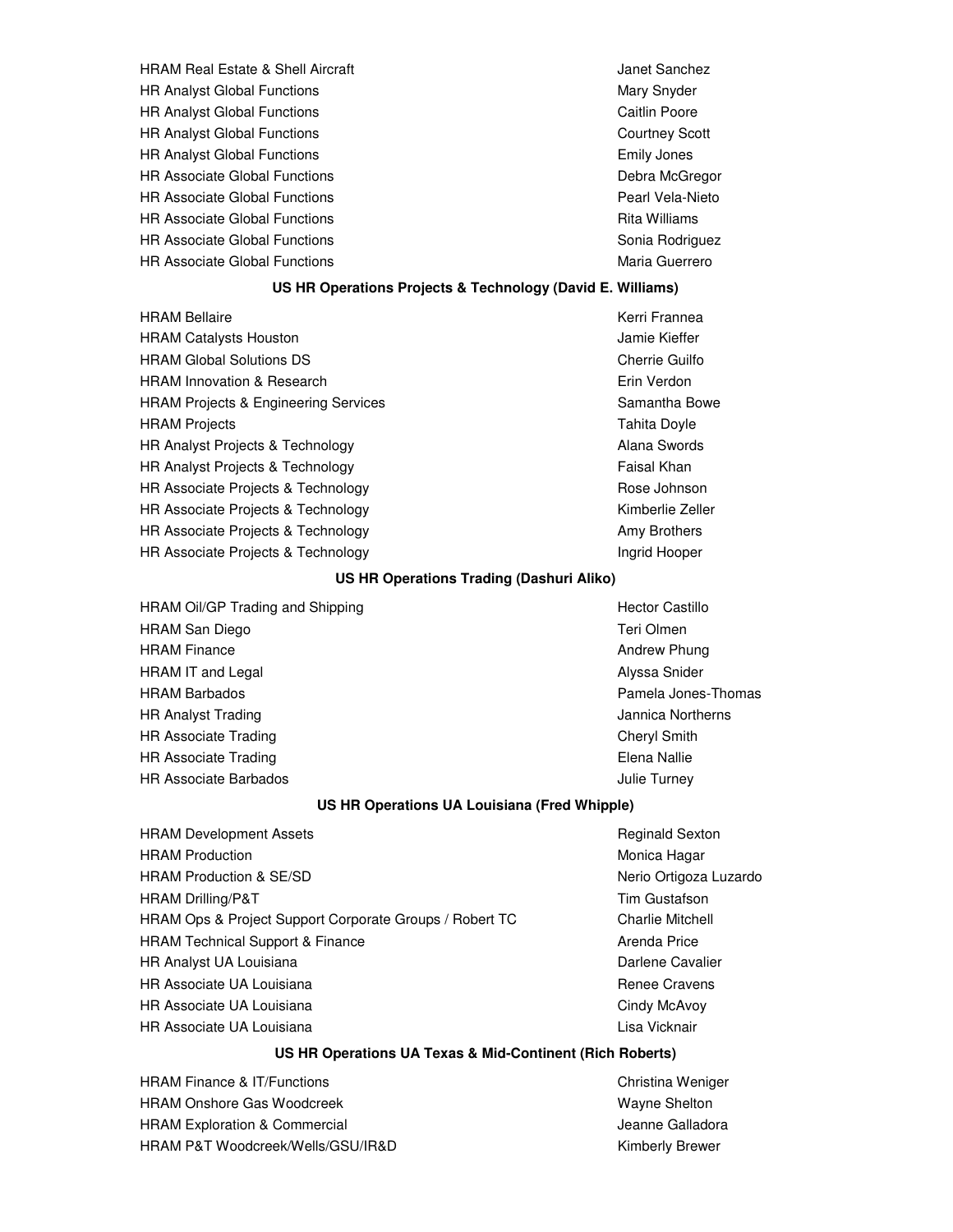HRAM UA CBD **Michelle Hallmark** Michelle Hallmark HRAM Colorado/Wyoming Veronica Devonish HRAM P&T Woodcreek P&T UMP/P&ES **Analyzia and State and Actual Active** Jana McElroy HRAM SE & Heavy Oil Woodcreek **Brandon Purk** Brandon Purk HRAM South Texas Field Meredith Larson and Meredith Larson HRAM Projects **Adrience Cuy Contract Contract Cuy** Contract Adrienne Guy HR Analyst UA Texas & Mid-Continent **Ellen Chargo** Ellen Chargo HR Analyst UA Texas & Mid-Continent The Context Context Context Context Context Context Context Context Context Context Context Context Context Context Context Context Context Context Context Context Context Context Contex HR Analyst UA Texas & Mid-Continent Erin Lattin Erin Lattin HR Analyst UA Texas & Mid-Continent Lindsay Rosen HR Analyst UA Texas & Mid-Continent Ama Koram Ama Koram HR Analyst UA Texas & Mid-Continent **Example 2018** Erica Slain HR Associate UA Texas & Mid-Continent Lauren De Young Lauren De Young HR Associate UA Texas & Mid-Continent Shaquinnsha Paris HR Associate UA Texas & Mid-Continent Mateur Aracely Sibrian HR Associate UA Texas & Mid-Continent Elizabeth Nann HR Associate UA Texas & Mid-Continent Vicki George Administrative Assistant Upstream Operations Marianne Panenka

#### **US HR Operations Policy, Benefits, & Services (Phil Metzler)**

Manager US HR Policy / SEEUS Pam Pfeiffer Manager Compensation **Mike Partipilo** Mike Partipilo Manager Health & Welfare Alicia Smith Alicia Smith Manager Pensions **Harvey Warren** Harvey Warren Harvey Warren Harvey Warren Harvey Warren Harvey Warren Harvey Warren Manager US Process & Systems Forrest Bjerkaas Sr. Policy Advisor **The Contract of Contract Contract Contract Contract Contract Contract Contract Contract Contract Contract Contract Contract Contract Contract Contract Contract Contract Contract Contract Contract Contra** Sr. Advisor Projects **Carl Reed** Sr. Policy Advisor Shea Baham Shea Baham Shea Baham Shea Baham Shea Baham Shea Baham Shea Baham Shea Baham Shea **Compensation Advisor** Cathy Koonce Cathy Koonce HR Advisor DOL rpt/Trust Management Melanie Ross HR Advisor **No. 2008 Rebecca McGarr** Rebecca McGarr Policy Advisor **Andrea Barnes Andrea Barnes Andrea Barnes Andrea Barnes Andrea Barnes** Advisor Health and Welfare **Orchid Dobard** Critics and Advisor Health and Welfare Orchid Dobard Benefits Advisor Communication Communication Communication Cregory Foster Business Support Advisor November 2008 and the United States of William Bender **Compensation Advisor Holly Leitch Holly Leitch Holly Leitch** Compensation Advisor **Robin Zerres and Advisor** Robin Zerres and Advisor Robin Zerres and Advisor Robin Zerres and Advisor Robin Zerres and Advisor Robin Zerres and Advisor Robin Zerres and Advisor Robin Zerres and Advisor **Immigration Advisor** Susan Bialer Sullivan Bialer Sullivan Bialer Sullivan Bialer Sullivan Policy Advisor **Suzie Spotts** Suzie Spotts Suzie Spotts Suzie Spotts Suzie Spotts Suzie Spotts Policy Advisor Courtney Kenner SEEUS Advisor **David Morgan** Section 2014 12:30 and 2014 12:30 and 2014 12:30 and 2014 12:30 and 2014 12:30 and 2014 12:30 and 2014 12:30 and 2014 12:30 and 2014 12:30 and 2014 12:30 and 2014 12:30 and 2014 12:30 and 2014 HR Analyst Policy, Benefits & Services Natalie Zien Natalie Zien HR Analyst Policy, Benefits & Services **Deborah Gaiefsky** Deborah Gaiefsky HR Analyst Policy, Benefits & Services To be resourced later Benefits Analyst **Analyst** Annette Chavez **Annette Chavez Annette Chavez Annette Chavez** Resolve/Severance Associate Norma Ulrich Local HR Services Associate Cari Otto Cari Otto Cari Otto Cari Otto Local HR Services Associate **Dolores Luna** Dolores Luna Local HR Services Associate **Jared Orrests** Jared Orr Local HR Services Associate And The JoAnn Bridges Associate And The JoAnn Bridges HR Associate Policy, Benefits & Services Giga Controller and Gigi Villarreal HR Associate Policy, Benefits & Services Chasity Christian Chasity Christian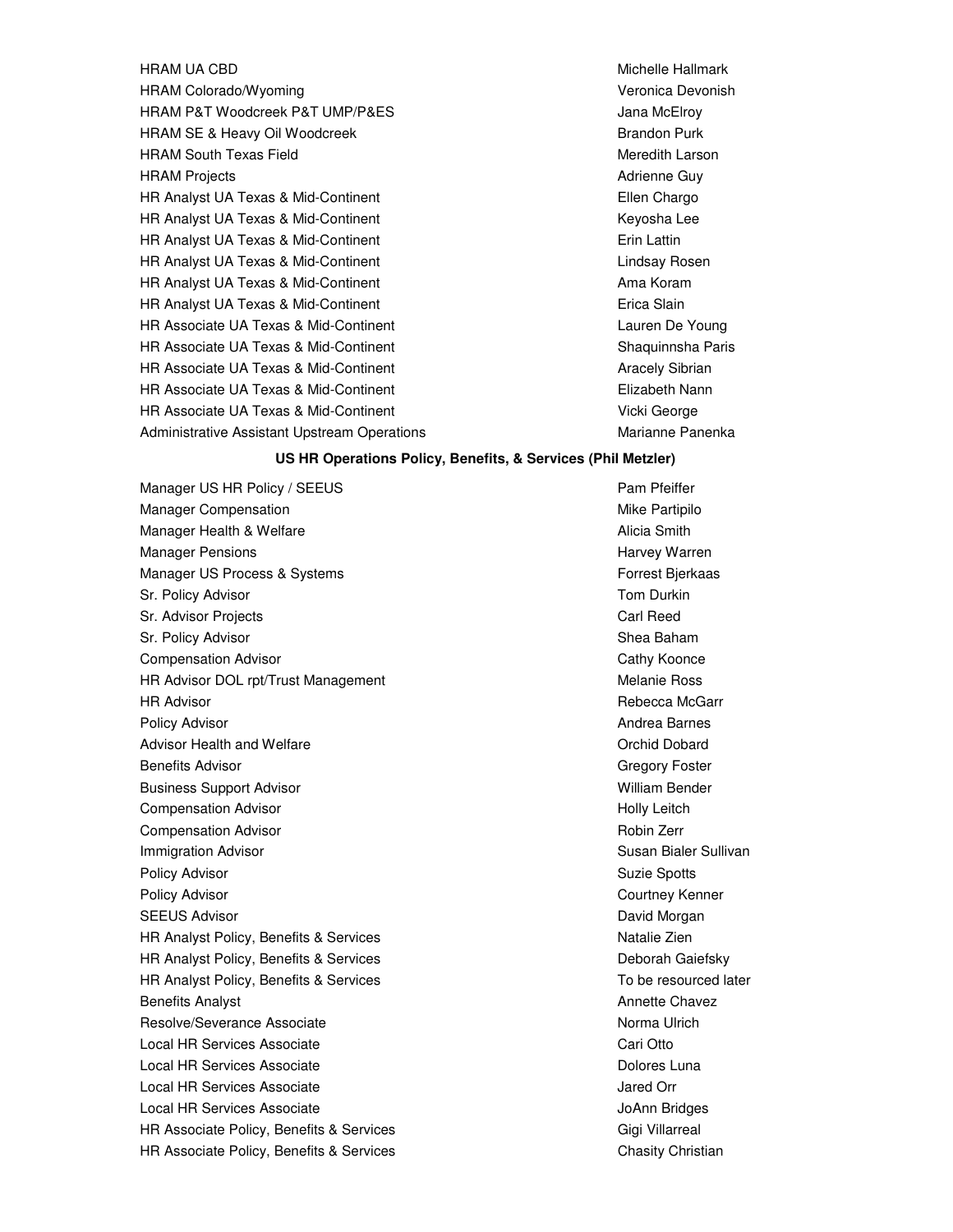HR Associate Policy, Benefits & Services **Phyllis Webb** Phyllis Webb Pensioner Relations Associate Sherry Gandy Sherry Gandy HR Administrative Assistant To be resourced later

## **HR Canada Operations**

## **HR Canada Operations Albian (Trish Moore)**

| <b>HRAM Jack Pine Mine</b>                         | Valarie Bartelme       |
|----------------------------------------------------|------------------------|
| Albian Integration Advisor                         | Jody Pratt             |
| HRAM MRM Mine Maintenance & Projects & Engineering | Anjum Amin             |
| <b>HRAM MRM Mine Operations &amp; Tailings</b>     | Sandy Bhattacharyya    |
| HRAM Bitumen Operations & Plant Maintenance        | Katja Kohl             |
| <b>HRAM Jack Pine Mine</b>                         | Deborah Lewis          |
| <b>HRAM Tech Services, Business &amp; HSS</b>      | <b>Cortney Glister</b> |
| <b>HRAM Jack Pine Mine</b>                         | Gillian Hynes          |
| <b>HR Analyst Albian JPM</b>                       | Omar Mustafa           |
| <b>HR Analyst Albian MRM</b>                       | Manel Wijesekera       |
| <b>HR Associate Albian MRM</b>                     | Eduardo F. Viale       |
| HR Associate Albian JPM                            | Megan Wiseman          |
| <b>Integration Project Associate</b>               | Virginia Olesen        |
| Integration Project Associate                      | Connie Holt            |
| Administrative Assistant                           | To be resourced later  |

#### **HR Canada Operations Downstream (Michael Parnetta)**

HRAM Lubes & Chemicals **Kathy Brown Kathy Brown** HRAM Retail & Trading Christie Jensen HRAM S&D, AE, DS1 Victoria Ruffo HR Analyst Downstream Maria Dray HR Analyst Downstream Yalda Tehrani Walda Tehrani Walda Tehrani Walda Tehrani Yalda Tehrani HR Associate Downstream **Megan Bowles** Megan Bowles

## **HR Canada Operations Global Functions (Georgia Silk)**

HRAM Finance **Audrey Duffus Audrey Duffus Audrey Duffus HRAM IT** Pascale Cote HRAM CX / Legal / Aircraft / Real Estate / Health Marie-Laurence Leprohon HR Analyst Global Functions **Community** Cuan Community Cuan Community Cuan Community Cuan Community Cuan Community HR Analyst Global Functions **To be resourced later** To be resourced later HR Associate Global Functions **Aubrie Lopez Aubrie Lopez Aubrie Lopez** HR Associate Global Functions The Control of the Tomas To be resourced later

#### **HR Canada Operations UA/P&T (Jaime Pilko)**

HRAM CP/GS **Dwayne Koch** HRAM Onshore **Laura Lee Whitlow** Laura Lee Whitlow HRAM Onshore **Kevin Farwell HRAM Onshore** Kevin Farwell HRAM Exploration & Commercial / SE&SD Jennifer McKay HR Analyst UA / P&T **Helma Price Helma Price Helma Price** HR Analyst UA / P&T Lisa Theriault HR Associate UA / P&T Anita Gill Anita Gill Anita Gill Anita Gill Anita Gill Anita Gill HR Associate UA / P&T Mona Gittens

## **HR Canada Operations Heavy Oil (Vivianne Cain)**

HRAM Onshore Projects & Expansion 1 Clint Innes HRAM Technical & JV Management Ashley Power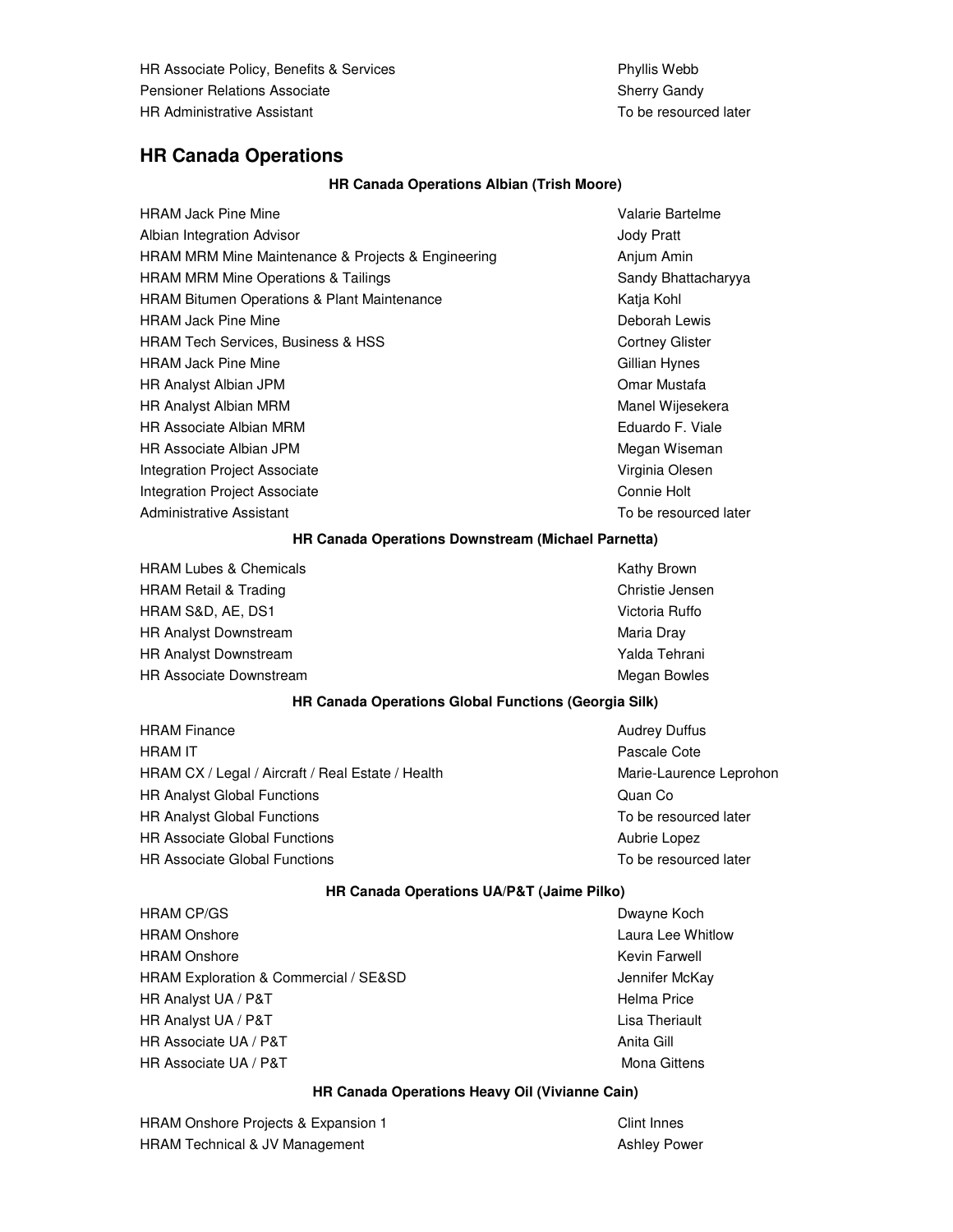HRAM Calgary & InSitu Ops HSE & SD Jamie Storsley HR Analyst Heavy Oil **Babatunde Talabi** Babatunde Talabi HR Associate Heavy Oil **Savithri Nagarajan** Savithri Nagarajan

#### **HR Canada Operations Manufacturing Scotford (Leighann Melanson)**

| <b>HRAM Production</b>            | Karyn Adams   |
|-----------------------------------|---------------|
| HR Analyst Scotford Manufacturing | Jasleen Sidhu |
| HR Analyst Scotford Manufacturing | Karen Peacock |

#### **HR Canada Operations Manufacturing Sarnia (Jen Reid)**

| <b>HRAM Production</b>            | Erin Hogan    |
|-----------------------------------|---------------|
| HR Associate Sarnia Manufacturing | April Spencer |

#### **HR Canada Operations Scotford Upgrader (Jane Farquharson)**

| <b>HRAM Base Upgrader</b>           | Colleen Groves |
|-------------------------------------|----------------|
| <b>HRAM Expansion Upgrader</b>      | Jason Nedeljak |
| <b>HR Analyst Scotford Upgrader</b> | Janna Weiers   |
| <b>HR Analyst Scotford Upgrader</b> | Timothy Kee    |
| <b>HR Analyst Scotford Upgrader</b> | Erin Temple    |

#### **HR Canada Operations Policy, Benefits, & Services (Chris Jones)**

Manager Pension & Benefits Trina Cook Manager Policy & Compensation Scott Hausberg Scott Hausberg Process & Systems Advisor To be resourced later Pension Advisor Debbie Hutchings Policy Advisor **Kerry Kurylo Policy Advisor** Kerry Kurylo Benefits Advisor National According to the Stephanie Laurence of Stephanie Laurence Controller Stephanie Laurence Controller Stephanie Laurence Controller Stephanie Laurence Controller Stephanie Laurence Controller Stephan Compensation Analyst To be resourced later Benefits Administration Team Lead Amanda Garand Amanda Garand Local Services Case Worker Team Lead **Deanna Robblee** Deanna Robblee Policy Advisor **Advisor Advisor** Advisor **Advisor Advisor Advisor Advisor Advisor Advisor Advisor Advisor Advisor Advisor Advisor Advisor Advisor Advisor Advisor Advisor Advisor Advisor** Compensation Analyst **Rob Lyon** Rob Lyon Compensation & Benefits Analyst **Humaira Ghiacy** Humaira Ghiacy HR Analyst Bekki Leon Process Analyst **Tanya Wagner** Process Analyst **Tanya Wagner** Process Analyst **Tanya Wagner** Process Analyst **Analyst Analysis** Jessica Neil Analyst Analyst Analyst Analyst Analyst Analyst Analyst Analyst Analyst Analyst Analyst Analyst Analyst Analyst Analyst Analyst Analyst Analyst Analyst Analyst Analyst Analys Process Analyst **Agnes Galka** Agnes Galka Agnes Galka Agnes Galka Agnes Galka Agnes Agnes Agnes Agnes Agnes Agnes Agnes Agnes Agnes Agnes Agnes Agnes Agnes Agnes Agnes Agnes Agnes Agnes Agnes Agnes Agnes Agnes Agnes Agnes Process Analyst **Monique Poirier** Monique Poirier Process Analyst Dana Andres Process Analyst **Carmela Rudico Carmela Rudico Carmela Rudico Carmela Rudico** Process Analyst **To be resourced later**  $\blacksquare$ Benefits Analyst, Pension & Benefits To be resourced later Benefits Analyst, Benefits Administration Sam Clark Benefits Analyst, Benefits Administration Jocelyn Bietz Benefits Analyst, Benefits Administration by a state of the Bianca Lagace Benefits Analyst, Benefits Administration To be resourced later French Analyst **Linda Menard** Communication Communication Communication Communication Communication Communication French Analyst **Analyst** Analyst Anne Cattarinich **Analyst** Anne Cattarinich **Immigration Analyst Ruth Hepburn Commission Analyst Ruth Hepburn Ruth Hepburn Immigration Analyst Contract Contract Contract Contract Contract Contract Contract Contract Contract Contract Contract Contract Contract Contract Contract Contract Contract Contract Contract Contract Contract Contract C** Time Analyst To be resourced later Pension Analyst Lucia Burgos Relocation Analyst **Cheryl Lamb** Cheryl Lamb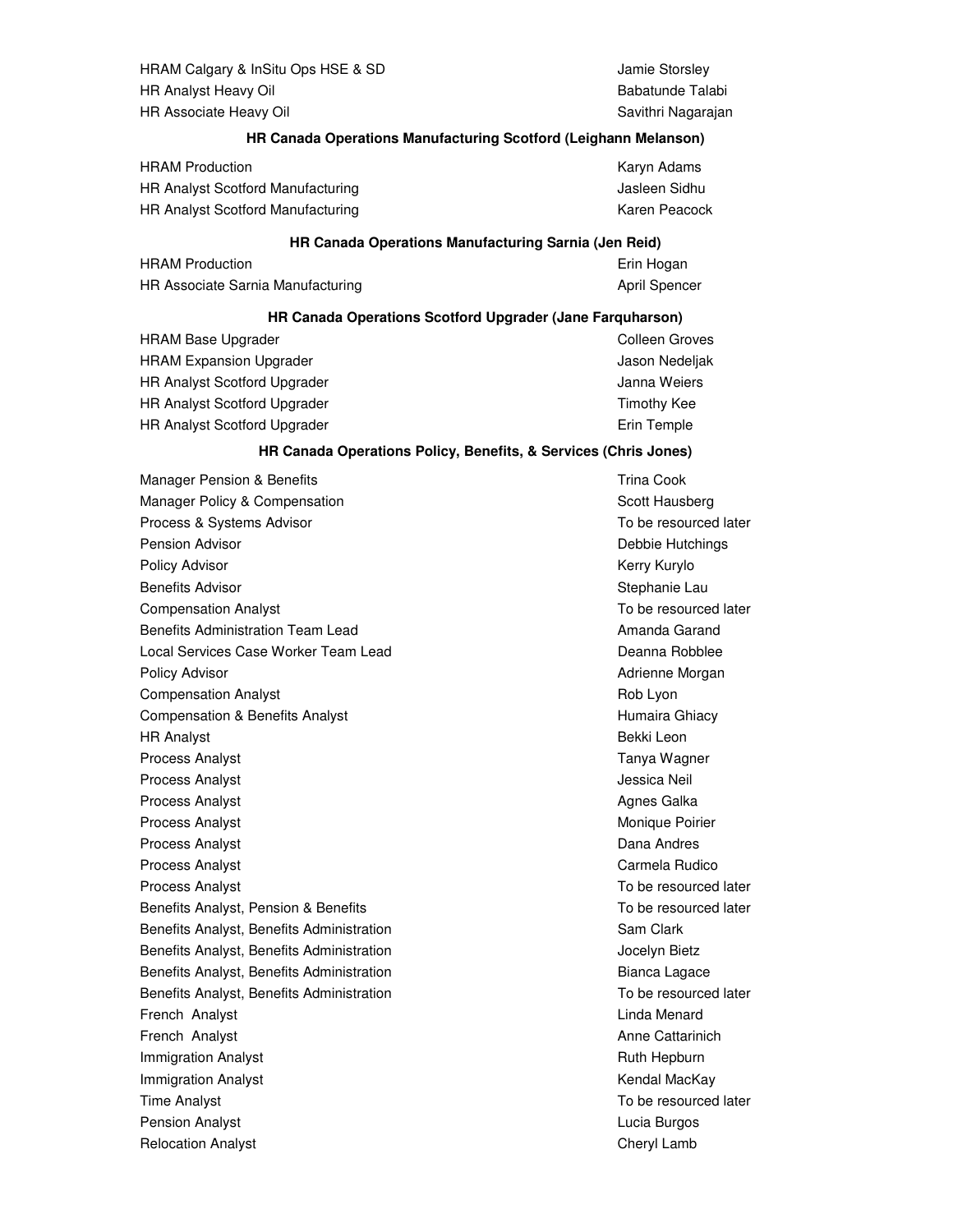Retirement Analyst Maureen Rowlett Maureen Rowlett Retirement Analyst Agathe Fawcett Analyst Agathe Fawcett Agathe Fawcett Agathe Fawcett Agathe Fawcett Agathe Fawcett **Termination Analyst** Lori Mouratidis **Lori Mouratidis** Long Term Disability / Benefits Analyst Nancy Mendes Nancy Mendes Albian LTD Analyst **The Contract of Albian LTD** Analyst To be resourced later

# **HR Brazil & Latin America Operations**

## **HR Brazil & Latin America Operations (Kilda Magalhaes)**

HRAM CP / Audit / Gsol / Chemicals / Real Estate Flavia Oliveira Recruitment & Selection Advisor **Eloise Brillo** Proximate Services Team Lead Vacant Remuneration Advisor **Roman Communist Communist Communist Communist Communist Communist Communist Communist Communist Communist Communist Communist Communist Communist Communist Communist Communist Communist Communist Comm** Benefits Advisor **Talita Valadão** e a Constituição de Sensidade de Talita Valadão HR Analyst Brazil & LA Operations **Raquel Almeida** Raquel Almeida Learning Advisor **Vacant** Proximate Services **Milene** Oliveira Proximate Services Valéria Lima HR Associate Rafaela Barroso HR Associate Vacant Administrative Assistant **Roberto Roberto Roberto Roberto Roberto** Roberto Rocha

## **HR Operations Brazil & Latin America – Argentina (Diego Serantes)**

HR Manager BA Refinery **Alexandro Pacini** Alejandro Pacini HR Policy & Rem AR+NLA + Proximate Services AR Maria Eugenia Camarero HRAM Ds One& Recr/Learn Focal Point To be defined IR / ER Manager Daniel Medina HRAM CoF & Distribution **Ignacio Sarmiento** Ignacio Sarmiento HRAM Retail, Lubricants, B2B & Supply **Fig. 2018** 3 Juan Manuel Rodriguez HRAM Manufacturing **Andres Novak** Andres Novak IR/ER BA Refinery **Vacant** Learning Advisor & FLL Focal Point LA Cecilia Descalzi Proximate Services Team Lead - Argentina **Diana Esther Castro** Diana Esther Castro Remuneration & Benefits Analyst Argentina Monica Medina Monica Medina Shipping Vessels Fleet HRAM Martha Babi HR Analyst BA Refinery **Matter and Strutter and Strutter and Strutter and Analyst BA Refinery** Juan Goycoechea HR Analyst Vacant Recruitment & Selection Advisor Vacant Remuneration & Benefits Analyst - North LA Vacant Proximate Services **Nuria Iturbe** Proximate Services - BA Refinery Marta Opacak National Marta Opacak Proximate Services - BA Refinery Miriam Vaquer Miriam Vaquer Proximate Services - BA Refinery Carlos Yaccarino Carlos Yaccarino

## **HR Operations Brazil & Latin America – Chile (Claudia Alcaino)**

HR Policy, Rem & Ben & Payroll Manager Susana Alcaino HRAM Lubes/B2B/GF& Recruitment & Learn FP Carolina Guevara Payroll Analyst Olga Masina HRAM Retail / S&D Jose Brzovic Benefits Analyst **Pamela Alfaro** Payroll Analyst **Alexandro Lema Payroll Analyst** Alejandro Lema HR Associate & Proximate Services & DICOMAC FP **Franch Account Saffers** Jacqueline Saffery